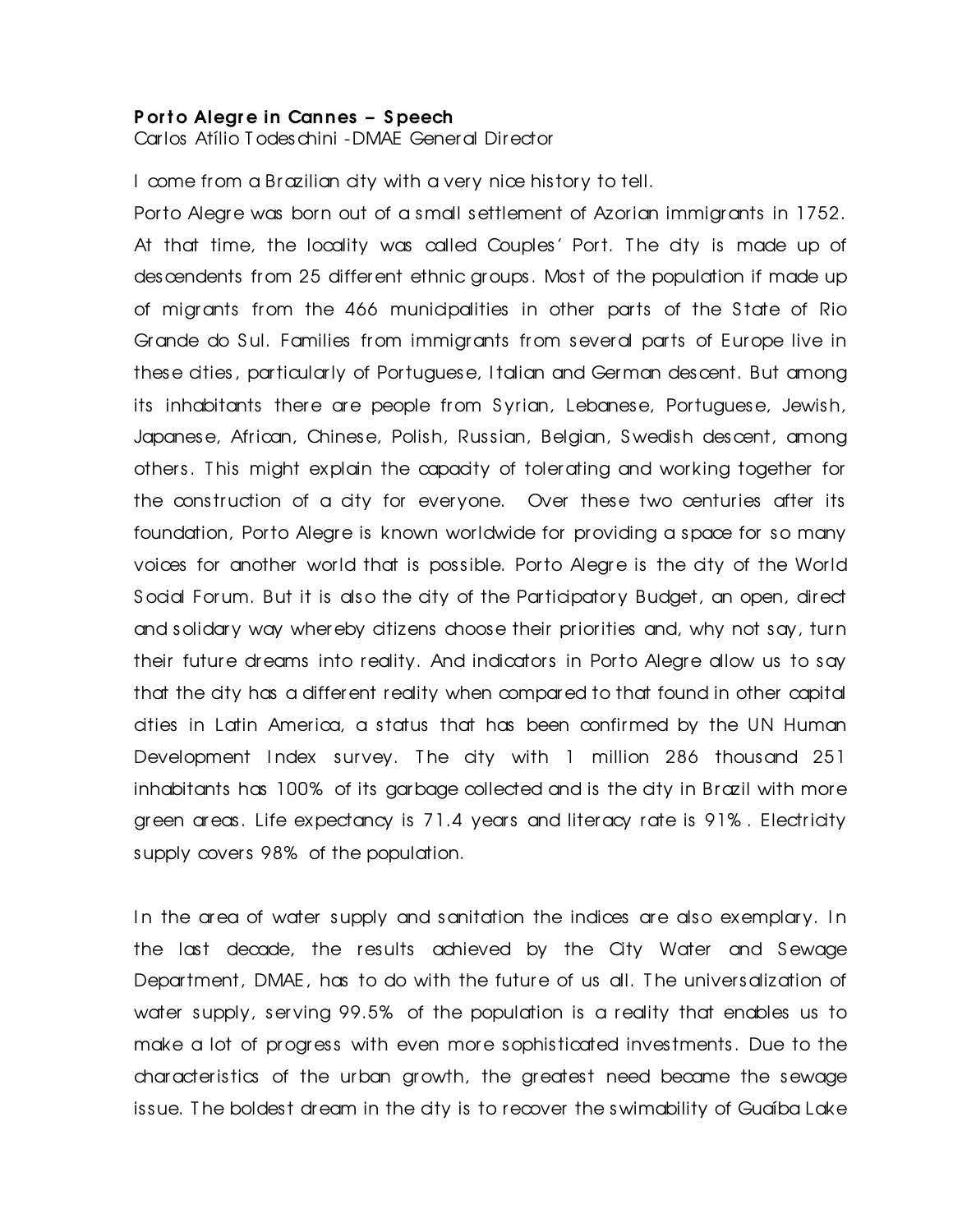(470 km² of surface area). T his is the aim of the City Administration. T oday, 84% of households have waste collection and out of these, 27% are treated. T here are 1,406 kilomers of sewers, 12 pumping stations and nine treatment plants, six of them constructed from 1990 to 2002. The Integrated S ocioenvironmental Program is a project for the future designed to expand sewage treatment to 77% in the capital city. With this initiative the waters of Guaíba Lake will be swimable virtually along the whole city. T his is a demonstration of responsibility and strategic action not only to Porto Alegre, but to Brazil and the world. T he measures taken here impact ever yone, since 27% of water resources of the planet are located in Brazilian territory. In order to preserve such a wealth, Brazil has the guarantee of advanced and stringent regulations. Federal and State laws regulate and protect this heritage. In this regard, Porto Alegre is an example among Brazilian capital cities. Dmae is a model of public water and sanitation company that has been internationally recognized. T he set of initiatives developed over the last decade in Porto Alegre is a concrete example for those who advocate the idea that water is not a commodity, but an asset that is essential to life that belongs to all.

This World Cannes Award on "Water and Cities" is reason for pride and celebration. T he international recognition granted to Dmae was possible due to a reality constructed over 41 years of history. It is the participation in choosing priorities and the social control that enable the Department to be well-known as an efficient public water and sanitation company. T he Rio Grande do S ul state capital city is one of the few metropolises in Brazil and in the world where citizens can drink water straight from the tap, with an excellent standard and within a stringent, round-the-dock quality control

Additionally, the award also recognizes the Participatory Budget and the Deliberative Council as instruments of social control for an open administration of the public management of water and sanitation services. I n the Participatory Budget, the Porto Alegre community decides on investments in works and services and supervises their execution. The DMAE Deliberative Council, which is made up of several civil society organizations represents business, union and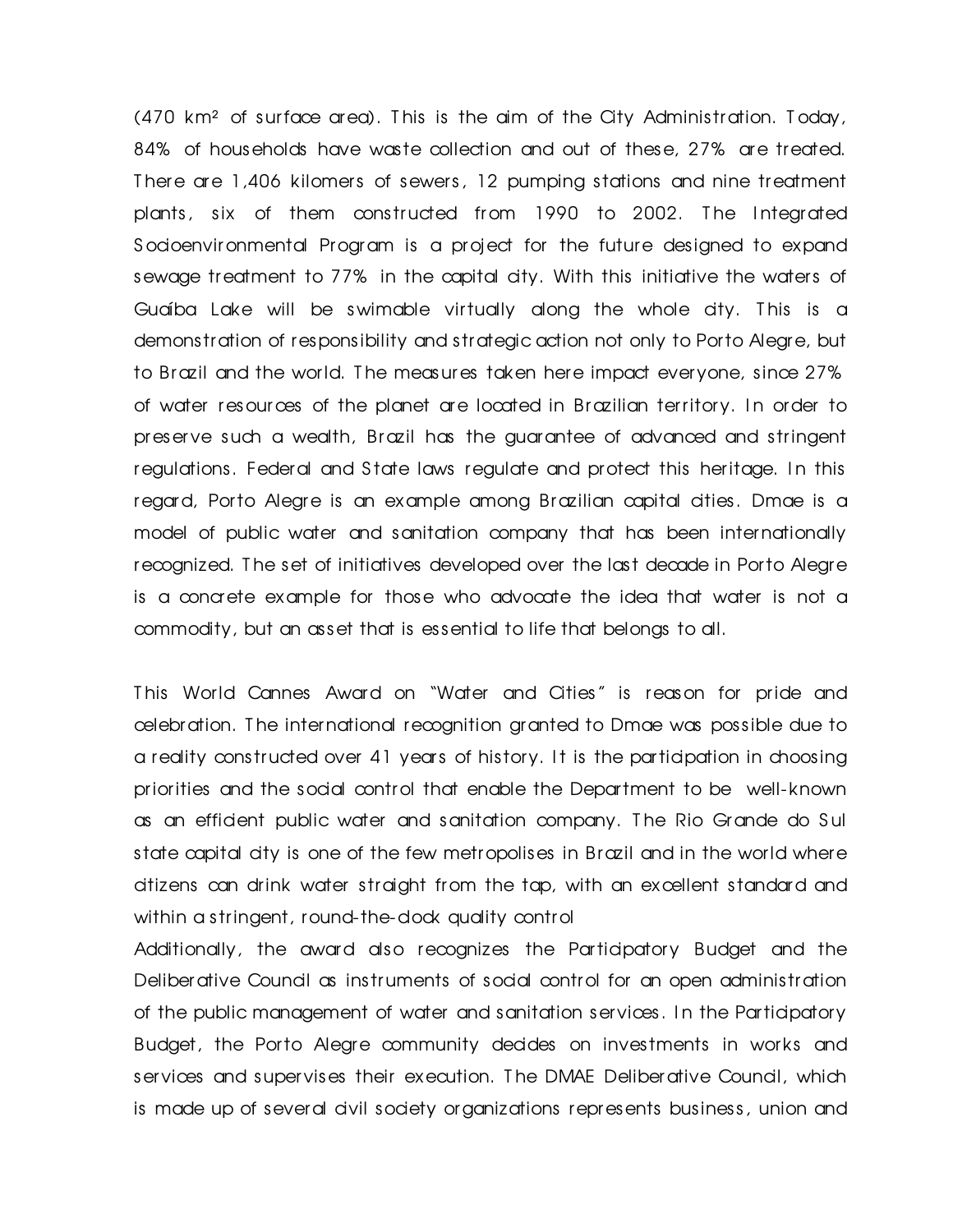community organizations, being in charge of approving the strategic decisions made in the Department.

We should also underline the quality and dedication of each of the over 2,500 employees who work in the Department who are fundamental for the achievement of the high management efficiency rates. The excellence of the technical staff enables us to continuosly improve our work and ability to innovate taking into account constant technology changes and growing social demands facing the public sector in metropolises like Porto Alegre.

T his social control has enabled DMAE to become an international counterpoint to the privatization process in the water and sanitation sector. T his was shown at the 3<sup>rd</sup> World Water Forum held in March this year in Japan. In this event, the Department was a highlight in the workshops of the Public Services International (ISP), an organization that gathers over 20 million water and sanitation wor kers all over the world and of I nternational Water Association (I WA), which analyzed public water and sanitation companies in developing countries. T he Porto Alegre model was also presented at the international wor kshop "Advanced Alternatives to Water Privatization" attended by over 10 thousand people among government officials, representatives of international agencies such as the World Bank, UNESCO and UNEP, experts, NGO's and the media.

The Porto Alegre City Administration is proud of these achievements constructed with each and every citizen of the city and of the fact that this work performed by everyone is relevant and meaningful beyond our borders. T oday in Brazil, with the wor ker Luis I nácio Lula da S ilva as the president, we are experiencing a historical time, one of hope, collective construction of new paths and of our own image before the international community. We have many issues to state. If we are to have a dialogue among nations to discuss suggestions to end hunger, we also have the commitment to ensure that water is a common good accessible to all. Privatization that was advocated in the previous administration and did not happen just because society got organized and resisted is out of the agenda now due to the commitments taken by the Lula administration. But we have a constant struggle and the best way to argue